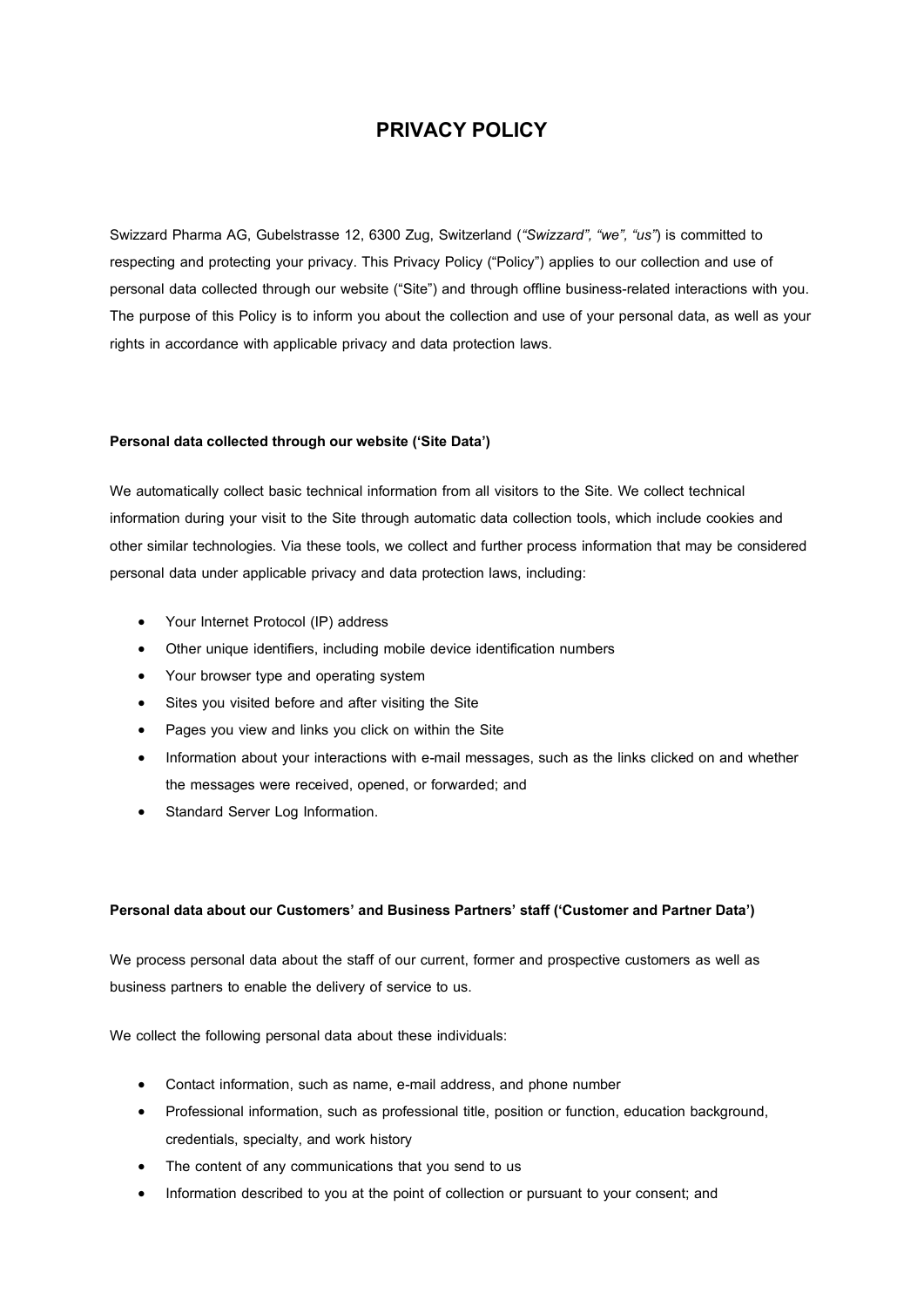• Information that we may collect from you offline in connection with business-related interactions with you, such as if you provide information to us at an industry event, business meeting, or contact us by telephone.

## **Personal data usage**

Subject to applicable privacy and data protection laws, we use personal data to:

- Operate and improve our Site, products, information, and services
- Understand you and your preferences to enhance your experience using our Site, products, and services
- Respond to your comments and questions and provide customer service
- Provide and deliver products, information, and services you request
- Send you related information, including confirmations, invoices, technical notices, updates, security alerts, and support and administrative messages
- Communicate with you about upcoming events and news about products, information and services offered by Swizzard and our selected partners
- Protect, investigate, and deter against fraudulent, unauthorized, or illegal activity
- Comply with and enforce applicable legal requirements, relevant industry standards and our policies; and
- As otherwise described to you at the point of collection or pursuant to your consent.

#### **Disclosure and processing of personal data**

We disclose your personal data to others as follows:

- To our service providers that may perform certain functions or services on our behalf (such as to host the Sites, fulfill orders, provide products and services, perform analyses, provide customer service, or send communications for us);
- To other recipients if:
	- o We are required to do so by law or regulation (e.g., by a regulatory authority)
	- o Law enforcement authorities or other government entities provided us with a lawful disclosure request
	- o We believe disclosure is necessary or appropriate to prevent harm or financial loss, or in connection with an investigation of suspected or actual fraudulent or illegal activity.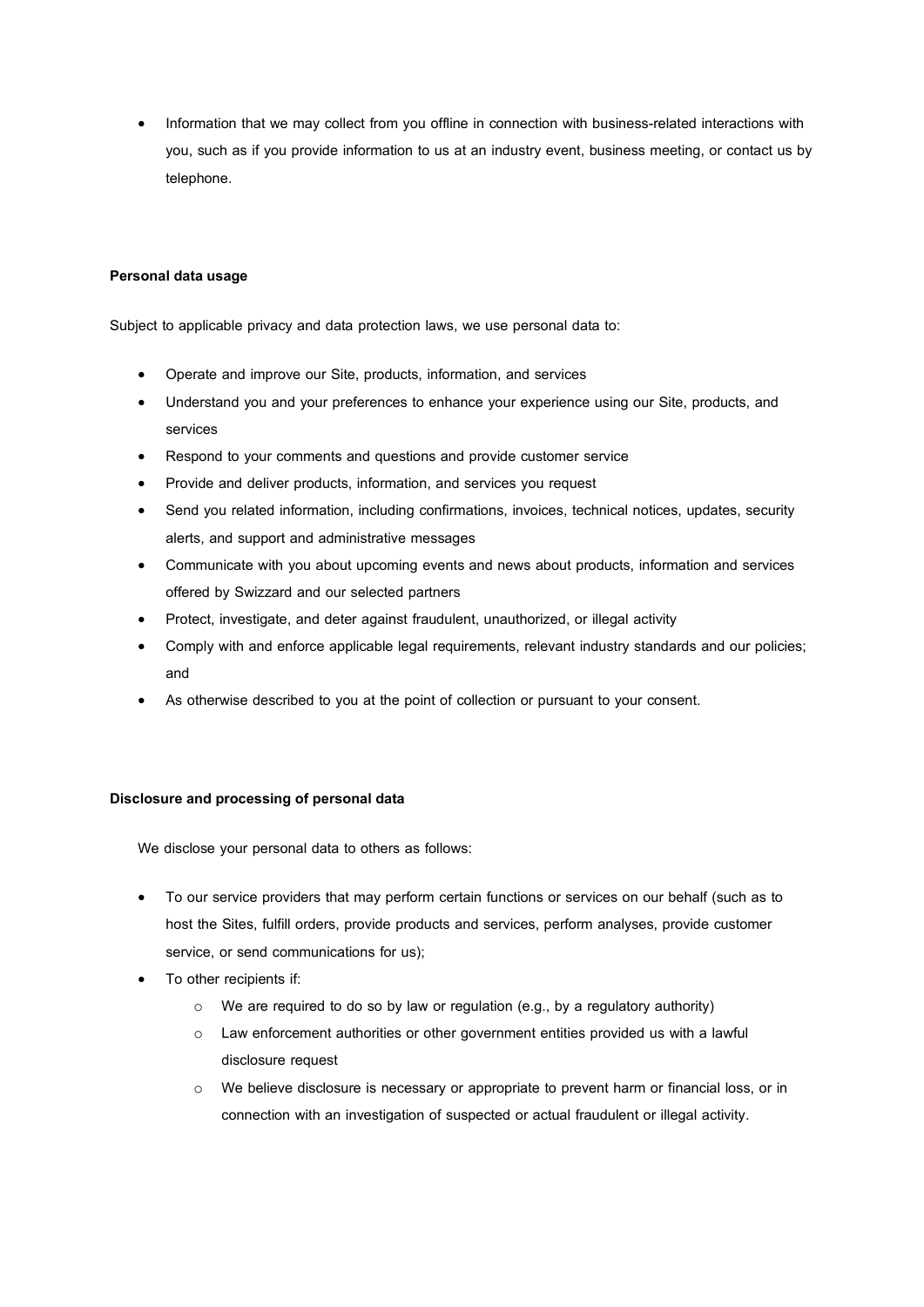We process your personal data:

- If you have consented to such processing
- To the extent that it is necessary for the performance of your agreement with us or in order to take steps at your request prior to entering into an agreement with us
- To the extent that it is necessary to comply with our legal obligations; or
- To the extent that it is necessary for the purposes of our legitimate interests as a company.

#### **Your data protection rights**

Subject to possible restrictions under applicable privacy and data protection laws, you can exercise the following rights:

- Right to access: you have the right to obtain confirmation as to whether or not your personal data are being processed and, where this is the case, access to the personal data. You also have the right to ask us for copies of your personal data. This right always applies.
- Right to rectification: you have the right to ask us to rectify personal data about you that you think are inaccurate. You also have the right to ask us to complete data you think are incomplete. This right always applies.
- Right to erasure: it enables you to request the deletion or removal of your data where there's no compelling reason for us to keep using the data. This is not a general right to erasure; there are exceptions.
- Right to restriction of processing: You have the right to ask us to restrict the processing of your personal data in certain circumstances.
- Right to data portability: This right only applies to personal data you have given us. You have the right to ask that we transfer the data you gave us to another organization or give the data to you. The right only applies if we are processing personal data based on your consent or under, or in talks about entering into, a contract and the processing is automated.
- Right not to be subject to a decision based solely on automated processing: you have the right not to be subject to a decision based solely on automated processing of your data - this means without any human intervention - which produces legal effects for you or similarly affects you. However, we may base our decision on automated processing of your data if you explicitly consented to it. In that case, you have the right to obtain human intervention, to express your point of view and to contest the decision.
- Right to revoke consent: Where we have obtained your consent for the processing of your personal data, you have the right to withdraw your consent at any time. This will not affect the lawfulness of the processing that we carried out prior to the withdrawal.
- Right to lodge a complaint: If you have concerns about the way we handle or process your personal data, you have the right to lodge a complaint with your local Data Protection Authority.